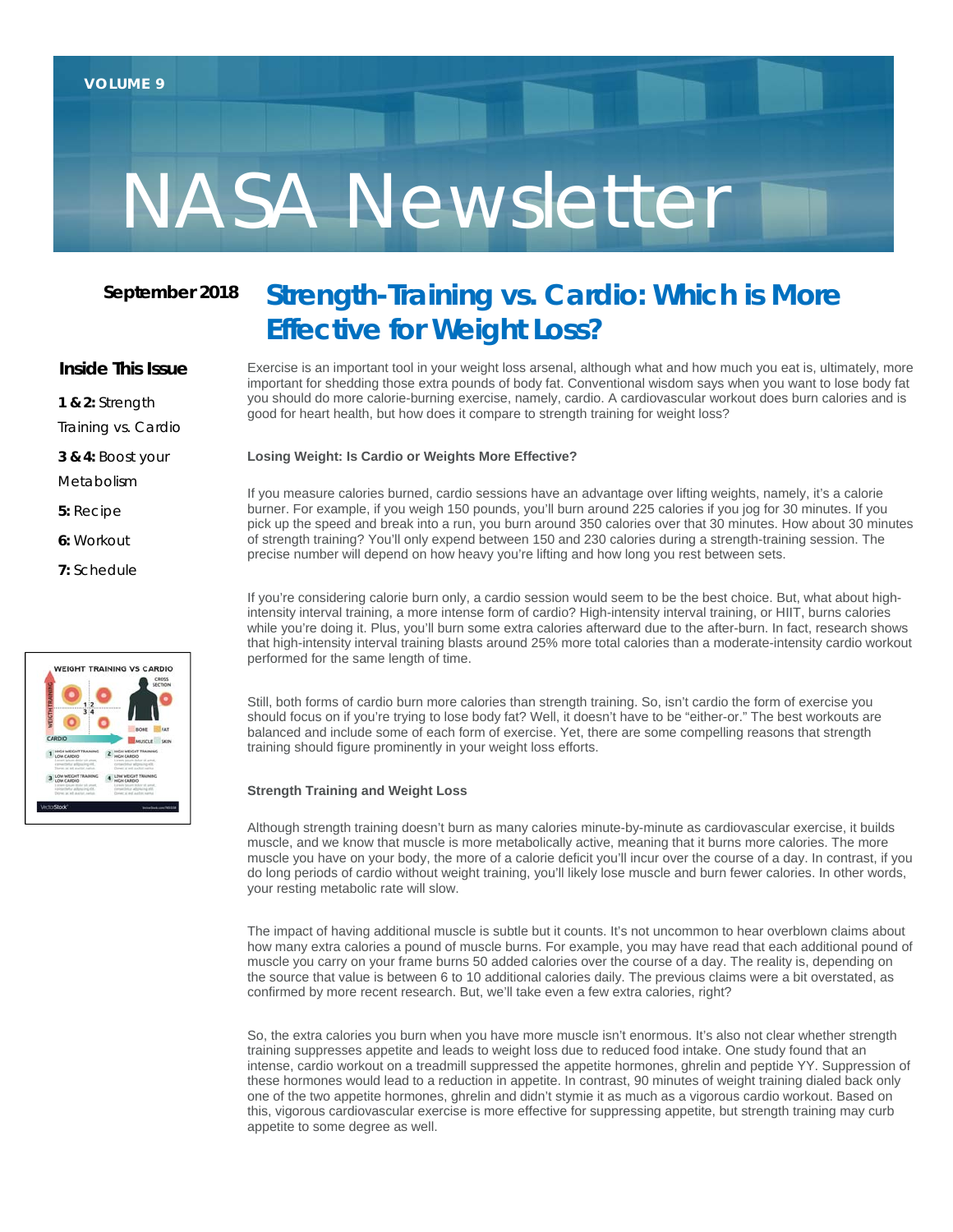*A cardio workout burns more calories than a weight-training workout. However, your metabolism may stay elevated for longer after weights than cardio, and weightlifting is better for building muscle. Thus, the ideal exercise program for improving body composition and health includes cardio and weighttraining….*

# **CARDIO VS STRENGTH AMAZING RESULTS**

#### **Why You Still Need Strength Training**

We already mentioned the small metabolic benefits you get when you have more muscle. It's modest but can have an impact over a long period of time. However, it's ultimately body composition that matters most, not a number on a scale. When you lose weight, you shed both body fat and muscle. Since weight training is anabolic and moderate-intensity cardio is catabolic, you expect to lose more muscle when you do cardiovascular exercise than when you strength train.

How do we know this? In a study carried out by researchers at Penn State, a group of overweight subjects lost 21 pounds through diet and exercise. They lost roughly the same amount of weight whether they did cardio or strength trained. The difference is, on average, the strength trainers lost almost exclusively body fat while the cardio group lost 6 pounds of muscle.

Ultimately, it's not in your best interest from a health, fitness, or aesthetic perspective to lose muscle. We lose muscle as we age anyway and need to do whatever we can to preserve it so we can stay functional. Who wants to be frail? Strength training helps you preserve it and build more. Plus, strength training builds confidence and self-esteem.

#### **Keep It Balanced**

The take-home message is you need both cardio and strength training. If you're trying to lose weight, you want to lose body fat while preserving as much muscle as possible. The two ways to do that are to strength train and consume enough protein. If you're physically active, aim for around 1.6 grams of protein per kilogram of body weight. You need more protein to help repair the damage your muscles sustain when you do cardio or lift weights and to keep your body out of a catabolic state. Protein also helps with appetite control. You don't have to get it all from meat and dairy, choose more plant-based foods and you'll also benefit from the fiber plants offer.

#### **The Bottom Line**

Don't be cardio obsessed if you're trying to lose body fat. Do some cardio but balance it out with strength training. Training your muscles against resistance is something we all need to do, especially as we age. The biggest benefit of strength training is it will help you maintain a healthy body composition when you lose weight. So, take advantage of it!

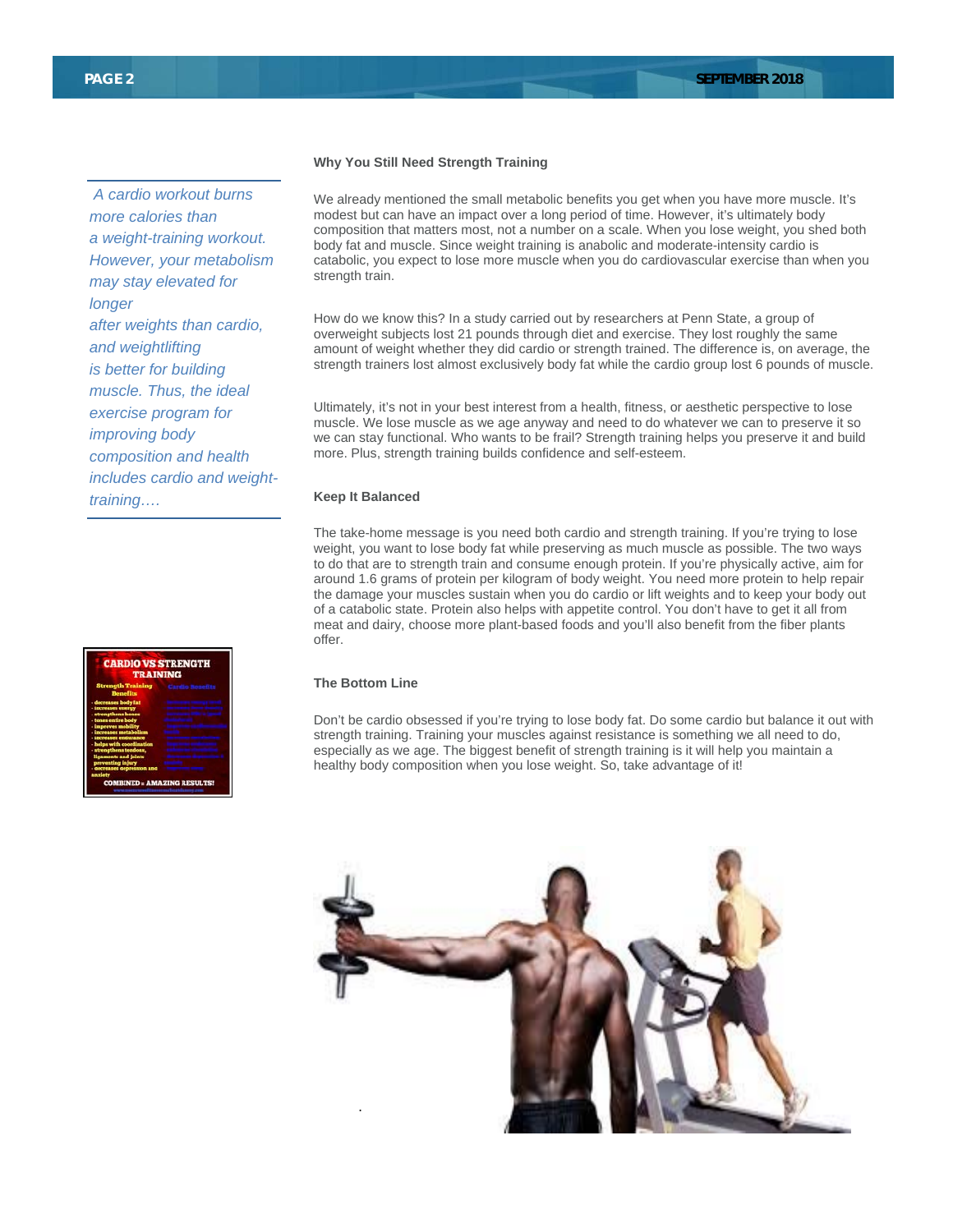# **Are There Legitimate Ways to Boost Your Metabolism?**

Flip through any magazine devoted to health or fitness and you'll see articles with titles like "X Ways to Power Up Your Metabolism" or some other reference to boosting resting metabolic rate. Many people gravitate to titles like this as they are looking for an easy way to lose weight. What better way than to fire up your inner furnace and burn more energy?

But, if you read these articles, you may find the suggestions they offer are overhyped. The truth is that there are no "magic" ways to massively dial up your metabolic rate and turn your body into a fat-burning machine. But, there are ways to subtly increase how many calories you burn in a day. Let's look at some metabolism-boosting habits backed by science.

#### **Factors that Influence Your Metabolic Rate**

How rapidly you expend energy depends on your resting metabolic rate and two additional components, the extra calories you burn due to exercise and the calories you burn when you eat something. Yes, you burn calories when you consume food as the food has to be digested and processed. But, your resting metabolic rate comprises the bulk of the energy you burn every day, around 70%

Unfortunately, most of the factors that impact you're resting metabolic rate you have little control over. Genetics, body size, and gender are three major factors. Men tend to have a slightly higher resting metabolic rate than women, although differences in muscle mass may explain some of the difference. Age is another factor. Resting metabolic rate tends to slow with age. These are things you can't change. But, what about things you can?

#### **Boost Your Metabolism: The Type of Fitness Training You Do**

Aerobic exercise is a calorie burner short-term, but strength training is a long-term investment in your metabolism. Muscle tissue is more metabolically active than fat and having more of it on your frame means you expend more energy. Mind you, the difference is modest, but it all adds up. For every pound of muscle you add to your frame, you'll expend an additional 6 calories per day. So, if you build up 12 pounds of muscle, you'll burn an added 72 calories over the course of a day. It doesn't sound like a lot, but over a year, it's not insignificant. Of course, it takes time since women can build, on average, about a pound a month through strength training. So, the calorie-burning benefits are often overstated, but you will modestly boost your resting metabolic rate if you put on substantial muscle

Switching high-intensity interval training for steady-state exercise will also give your metabolism a subtle boost for up to 24 hours afterward (some studies say up to a few days) due to EPOC (excess post-exercise oxygen consumption) or the after-burn effect. However, the spike you get in metabolic rate isn't enormous, but it does add up over time. Don't forget, high-resistance strength training creates an after-burn effect as well. The key is intensity.

#### **Boost Your Metabolism: Get Your Thyroid Checked**

Your thyroid gland, a butterfly-shaped gland, in your neck is the master regulator of your metabolism. If it thyroid function slows, you'll burn fewer calories per day at rest. An underactive thyroid is relatively common in women after the age of 50 and the most common cause is Hashimoto's thyroiditis, an autoimmune condition where your immune system attacks thyroid tissue. It pays to get your thyroid function checked via a blood test, especially after menopause as an under-active thyroid can be treated.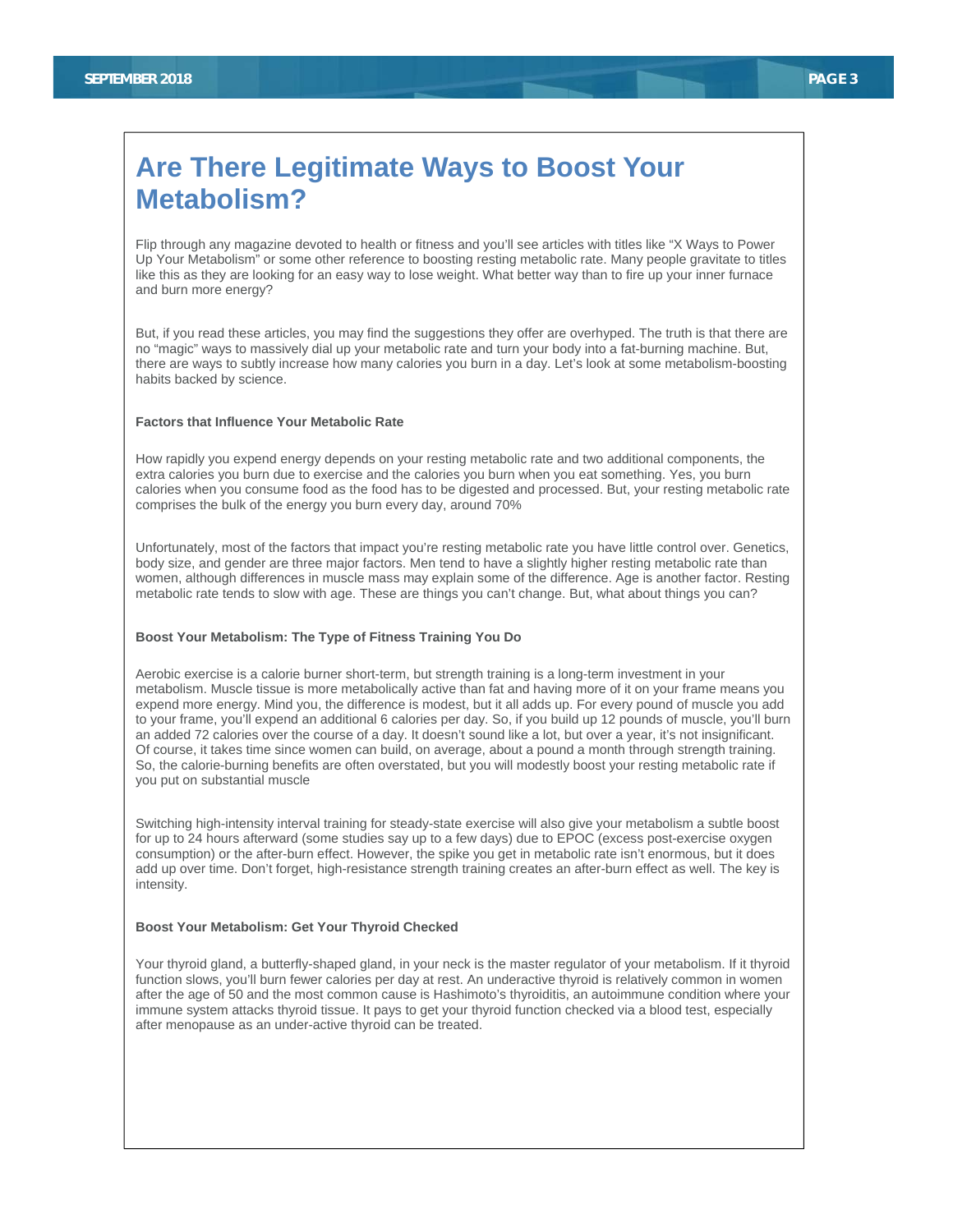#### **Boost Your Metabolism: Don't Be an Aggressive Calorie Restrictor**

Aggressive calorie restriction to lose weight can have an unwanted side effect – it can slow your metabolism. Even weight loss itself slows your resting metabolic rate. Your body tries to protect you from starvation. When you're not feeding it properly, it tries to make do with less and the rate that it burns energy slows, a phenomenon called adaptive thermogenesis. Remember, your body is an adaptation machine! Adaptive thermogenesis is one reason most people regain the weight they lose.

How much does your metabolism slow when you dial back on calorie intake? Losing as little as 5% of your total body weight can reduce your resting metabolic rate by 20%. Studies also suggest that the slowdown in metabolic rate persists as long as a year after an individual loses weight. That's why people are sometimes able to keep the weight they lost off, initially, but it eventually comes back. Strength-training helps you prevent some of the metabolic slowing that goes with dieting as it preserves metabolically active muscle tissue. On the other hand, it's hard to build muscle when you're in a calorie restricted state.

#### **Boost Your Metabolism: Change the Composition of Your Diet**

It takes more energy to break down, digest, and process protein relative to fat and carbohydrates. So, adding more protein to your diet boosts the number of calories you burn when you eat a meal. As you might expect, this effect is subtle but it all counts. Some past studies suggest that the catechins in green tea modestly boost metabolism. In one study, participants that drank the equivalent of three glasses daily burned an additional 100 additional calories per day. Plus, green tea is a rich source of antioxidants.

#### **The Bottom Line**

If you're discouraged by the fact that you can't place your metabolism on fast track, heed the wise words of Dr. Chih-Hao Lee, professor of genetics and complex diseases at Harvard's T.H. Chan School of Public Health. He points out that metabolism plays only a minor role in weight gain. Most of it can be blamed on a poor diet and too little physical activity. And, those are things you can do something about. So, take advantage of it!

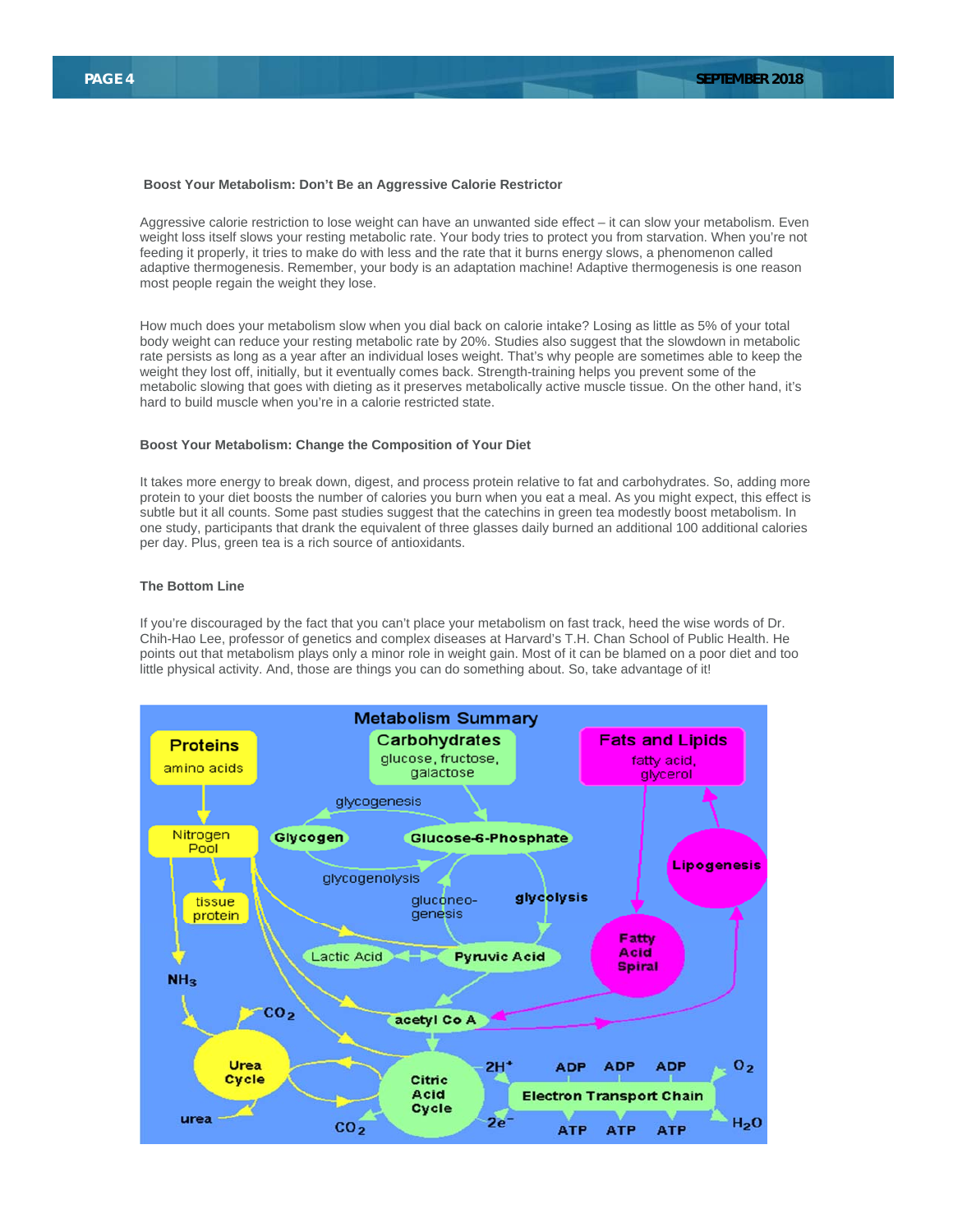# **5-MINUTE HEALTHY OATMEAL RECIPE**



## **INGREDIENTS**

- 1 cup rolled oats
- 2 cup unsweetened almond milk
- 1 medium banana, mashed
- 1/2 teaspoon vanilla extract
- 1/2 teaspoon cinnamon
- pinch of salt

## **INSTRUCTIONS**

- 1. Combine all ingredients into a small saucepan and turn heat to medium/high.
- 2. Bring to a boil. Then, turn heat down to low/medium and continually stir for around 3-5 minutes as the oatmeal cooks and thickens.
- 3. Once oatmeal is at desired consistency, remove from heat and serve immediately.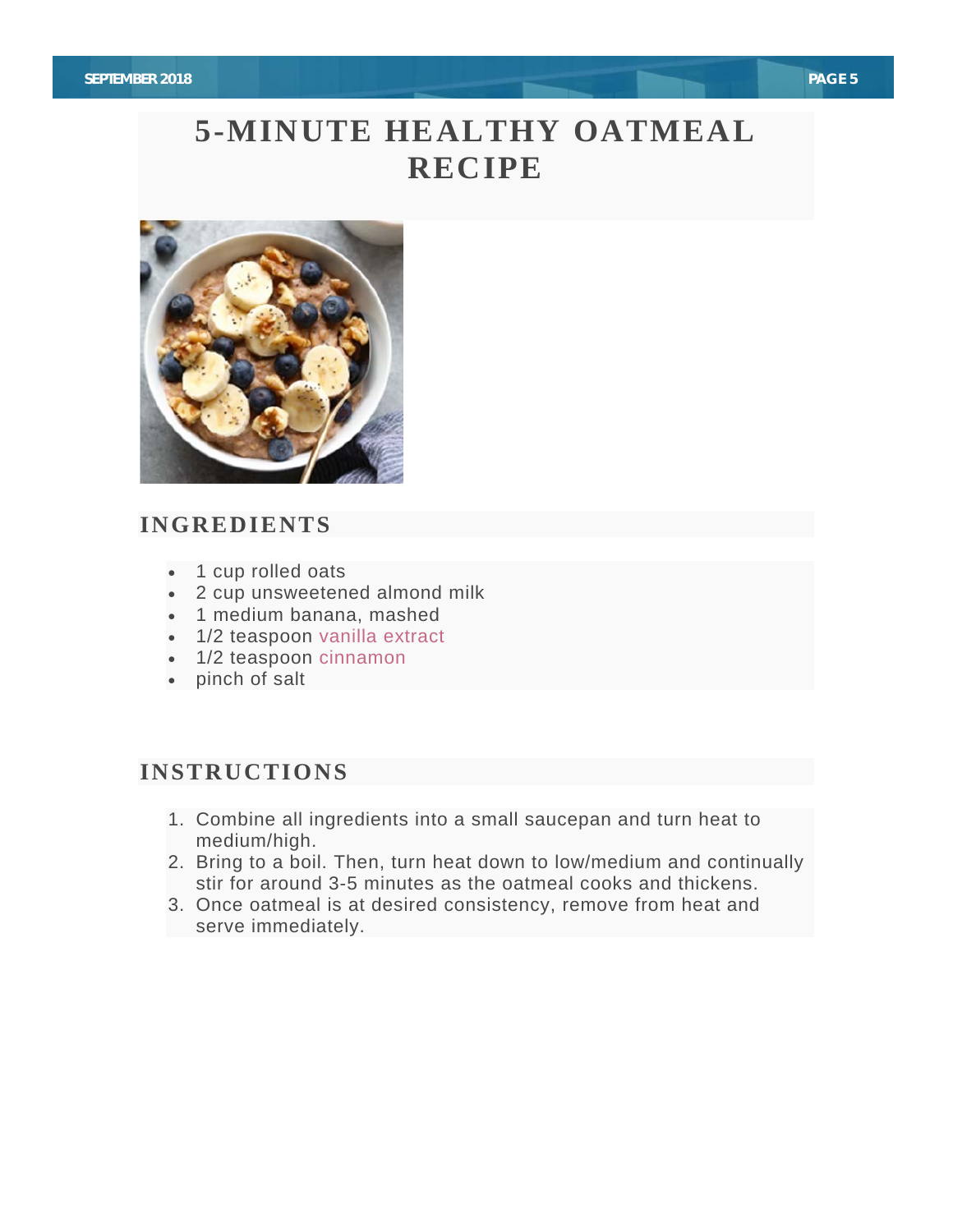# **HIIT Workouts Burn Even More Fat When You Add a Jump Rope**

If you're looking to push your calorie burning, fat-busting HIIT workouts to the next level, you should start skipping.

Not days in the gym, of course. Just skip out on the weights in favor of one of the most efficient pieces of equipment you probably laying around: the jump rope.

If you haven't picked up a rope since your elementary school days, never fear: This isn't just a kid's toy. The mindless, simple activity of your youth is actually one of the best ways you can take your HIIT workout to the next level.

Skipping rope is one of the most effective cardio exercises around, per a study that found just 10 minutes a day with the rope was comparable to 30 minutes of jogging. Experts tout the activity's benefits as a certifiable full body workout that promotes good heart health, too.

Grown-up skipping is focused on speed and coordination, so leave your slow schoolyard pace behind. Here's a quick explainer on how you should approach your skips.

Add a jump rope to high intensity interval training (HIIT), and you're in for a hell of a workout. It'll be quick, too you won't have to spend the hours on the treadmill you might have for otherwise similar results. Just don't overdo it. Tackle a HIIT workout about once a week, especially if you're adding onto a weight training program.

Here are two HIIT workouts that use a jump rope and body weight moves that will push your cardio to the next level. Skip as many times as possible using proper form in the allotted time. Repeat each circuit five times.

## **1. The Basic - Easy**

**Standard jumps** - 20 seconds

Rest - 10 seconds

**Right foot hops** - 20 seconds

Rest - 10 seconds

**Left foot hops** - 20 seconds

Rest - 10 seconds

**High knee jumps** - 20 seconds

Rest - 10 seconds

**Standard jumps** - 20 seconds

Rest - 10 seconds

**Rest one minute.**

**Total workout time: 17.5 minutes**

# **2. The Jack and Squat - Medium**

**Jump rope jacks - 20 seconds**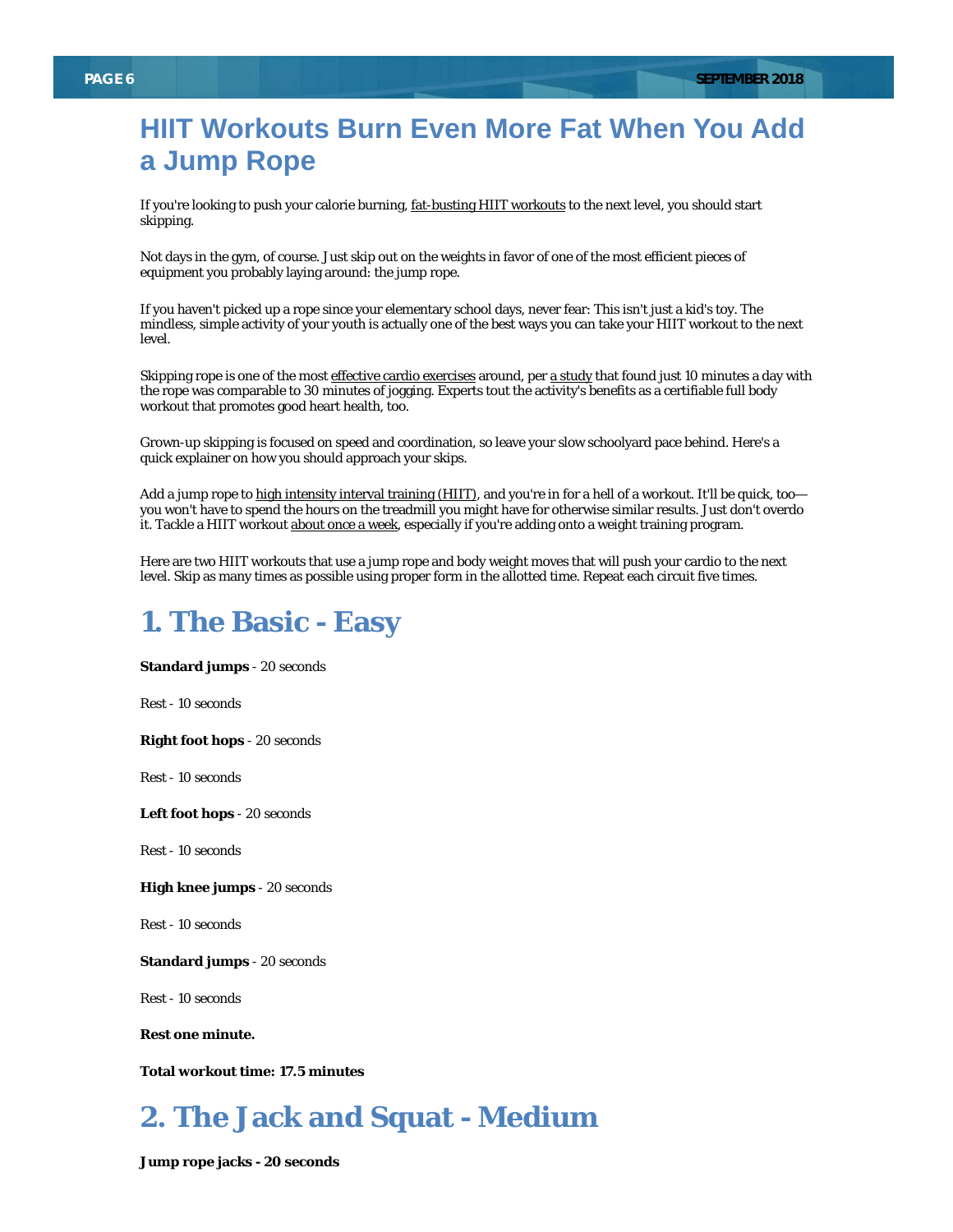## **SEPTEMBER 2018** PAGE 7

Rest - 10 seconds

## **Body weight squats - 20 seconds**

Rest - 10 seconds

**Side to side jumps - 20 seconds**

Rest - 10 seconds

## **Alternating bodyweight lunges - 20 seconds**

Rest - 10 seconds

## **Jump rope jack - 20 seconds**

Rest - 10 seconds

**Rest one minute.**

**Total workout time: 17.5 minutes**